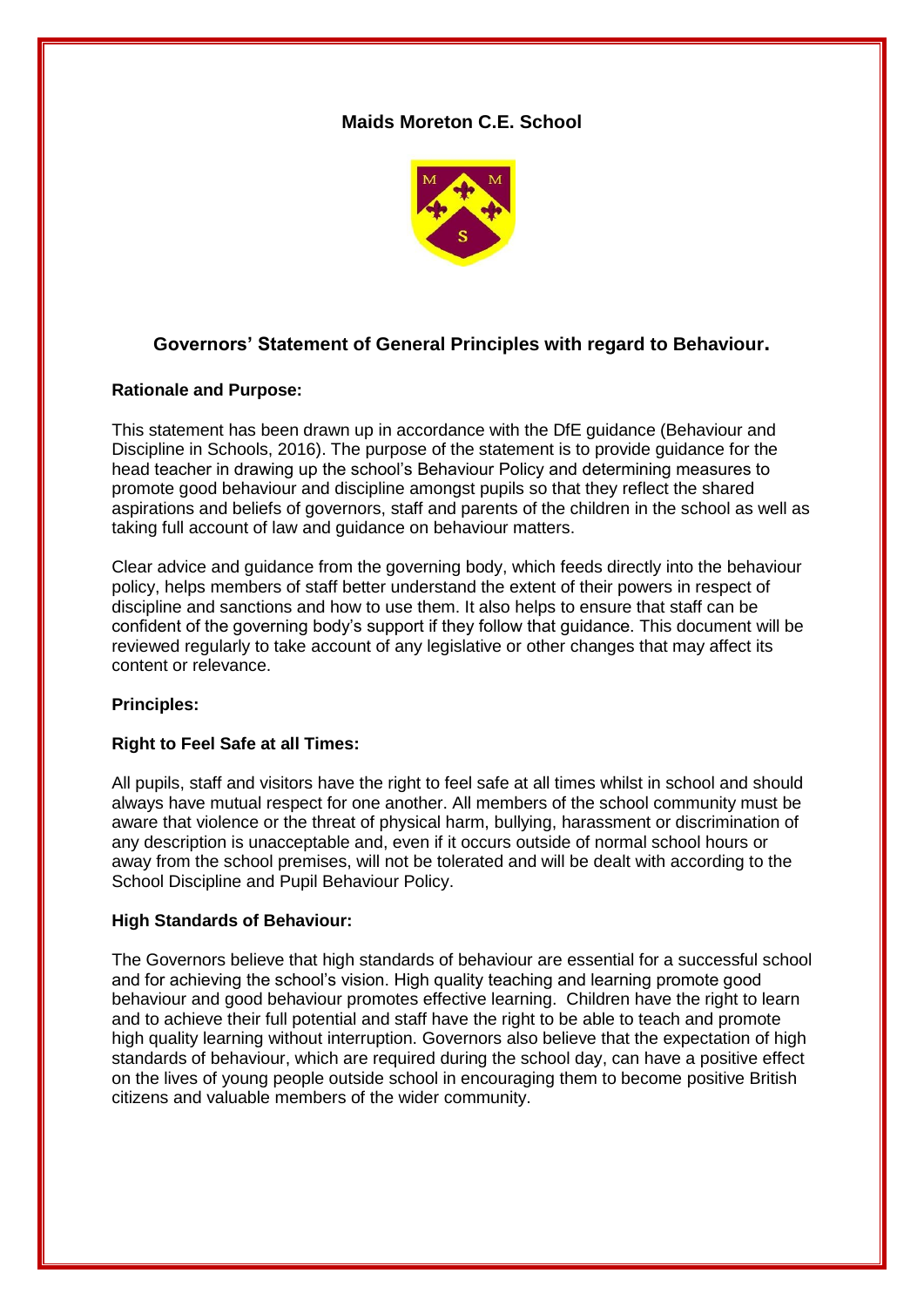### **Inclusivity and Equality:**

Maids Moreton CE School is an inclusive school where all members of the school community should be free from discrimination, harassment and bullying of any description (as laid down in the Equality Act, 2017). To this end the school must have a clear and comprehensive Anti-bullying Statement that is known and understood by all, consistently applied and monitored for its effectiveness. Measures to protect pupils from bullying and discrimination as a result of gender, race, religion, ability, sexual orientation or background should be clearly set out and regularly monitored for their effective implementation. The school's legal duties under the Equality Act 2017, in respect of safeguarding pupils with Special Educational Needs and all vulnerable pupils should be set out in the School Discipline and Pupil Behaviour Policy and made known to all staff. We recognise that some pupils may need additional support to meet behaviour expectations.

### **School Rules:**

The School Rules should be clearly stated in the School Discipline and Pupil Behaviour Policy. These should set out expected standards of behaviour, should be displayed in all classrooms and other relevant parts of the school building, and shared with and explained to all children. The governors expect that all staff will support the rules and ensure consistent application and expectations across the school day.

#### **Rewards:**

We believe positive behaviours should be praised to encourage good behaviour in the classroom and elsewhere around the school. The Governors expect to see a range of clearly defined rewards, consistently and fairly applied in such a way as to encourage and recognise good behaviour. These should be made clear in the School Discipline and Pupil Behaviour Policy. Reward systems must be regularly monitored for consistency, fair application and effectiveness.

#### **Sanctions:**

Sanctions to discourage unacceptable /poor behaviour should be known and understood by all staff, other adults with authority for behaviour, pupils and parents/carers and consistently and fairly applied across the school. It is important that sanctions are monitored for their proper use, consistency and effective impact. The range of sanctions should be clearly defined in the School Discipline and Pupil Behaviour Policy so that children, staff and parents can understand how and when these are applied. The School Discipline and Pupil Behaviour Policy must set out the criteria the school will use to determine when a multiagency assessment will be considered for pupils who display continuously disruptive behaviour. The School Discipline and Pupil Behaviour Policy must set out the process by which a pupil or parent can appeal against a sanction that they believe has been applied unreasonably. The Governors expect the Head Teacher to inform the police if there is any evidence of a criminal act associated with an incident involving unacceptable behaviour.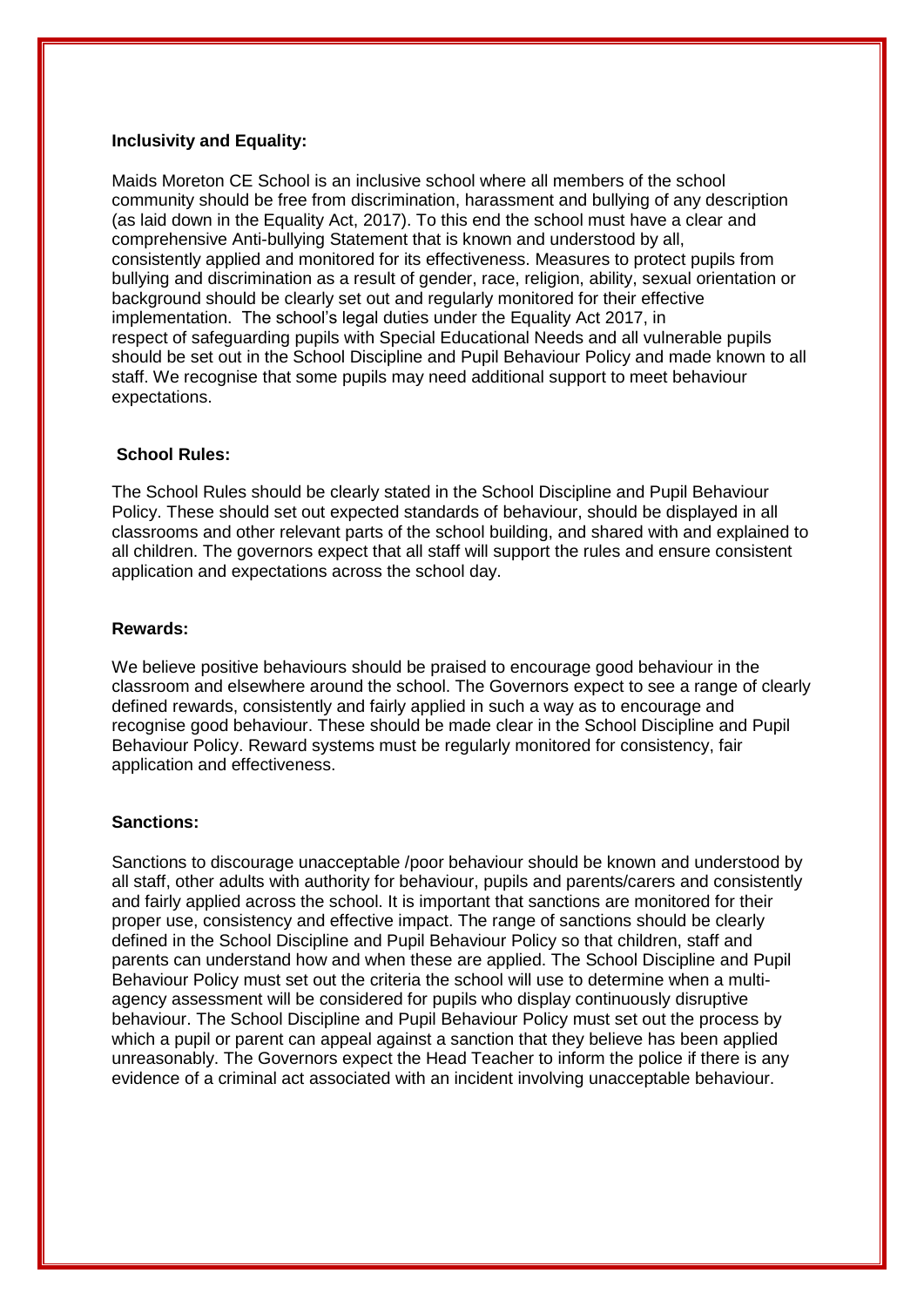### **Home/School Agreement:**

The Home/School Agreement is an important part of communicating our approach so that parents/carers can be encouraged to support their child, just as the pupils should be helped to understand their responsibilities during their time at school, in the wider community and in preparation for their life after school. The responsibilities of children, parents/carers and all school staff with respect to their and their children's behaviour should be outlined in the Home School Agreement which children, parents/carers and teachers must be asked to sign when a pupil joins the school.

# **The Use of Reasonable Force or Other Physical Contact:**

The Governors expect the School Discipline and Pupil Behaviour Policy and the Use of Reasonable Force and Restraint Policy to clearly set out the circumstances where staff and others with authority may use reasonable force or other physical contact to control inappropriate behaviour, remove disruptive pupils from learning environments or prevent pupils from leaving learning environments or school premises. The School Discipline and Pupil Behaviour Policy must include a definition of 'reasonable force' and must explain how and under what circumstances pupils may be restrained. The Governors expect that all staff will be given advice on de-escalation and behaviour management techniques and that reasonable force and restraint should only be used as a last resort. There is a statutory duty to record and report all significant incidents including all use of force. Where a risk has been identified, an individual pupil may have a 'Behaviour Management Plan' if appropriate which could specify a particular physical intervention technique for the pupil concerned.

# **The Power to Discipline Beyond the School Gate:**

The Governors expect the School Discipline and Pupil Behaviour Policy to set out the school's response to any non-criminal bad behaviour or bullying that occurs anywhere away from the school premises and which is witnessed by a member of staff or is reported to the school. In this respect, the School Discipline and Pupil Behaviour Policy must include the school's lawful response to any unacceptable behaviour when the child is:

- Taking part in any school-organised or school-related activity; or
- Travelling to and from school; or
- Wearing school uniform; or
- In some other way, identifiable as a pupil at the school.

Even if these conditions do not apply, the School Discipline and Pupil Behaviour Policy must consider misbehaviour at any time that:

- Could have repercussions for the orderly running of the school; or
- Poses a threat to another pupil, member of staff or member of the public; or
- Could adversely affect the reputation of the school.

In all of these circumstances the head teacher should also consider whether it is appropriate to notify the police or anti-social behaviour coordinator in their local authority of the actions taken against a pupil. If the behaviour is criminal or poses a serious threat to a member of the public, the police should always be informed. In addition, school staff should consider whether the misbehaviour may be linked to the child suffering, or being likely to suffer, significant harm. In this case the school staff should follow its safeguarding policy.